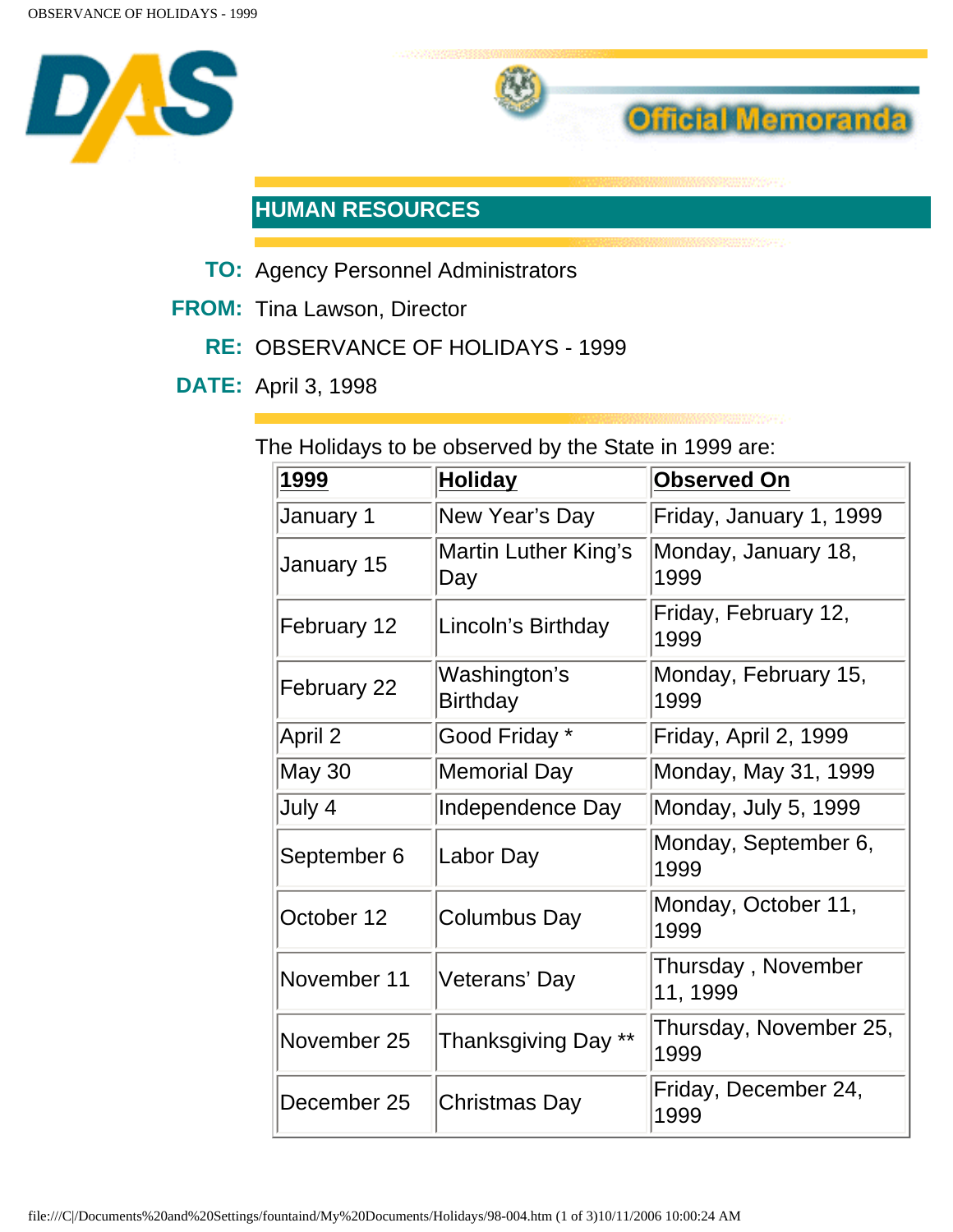\*The day which will be designated by the Governor as a day of Fasting and Prayer.

\*\*The day which will be designated by the Governor as a day of Thanksgiving.

For 2000, the first holiday will be January 1, 2000 - New Year's Day and will be observed on Friday, December 31, 1999.

Individual collective bargaining agreements are to be consulted to determine provisions concerning holiday compensation and/or compensatory time off for work performed on a holiday. Employees not covered by collective bargaining units shall receive holiday benefits in accordance with Section 5-254 of the General Statutes which states, "(a) Each full-time permanent employee in the state service shall be granted time off with pay for any legal holiday. If a legal holiday falls on a Saturday, employees shall be granted equivalent time off on the Friday immediately preceding such Saturday or given another day off in lieu thereof. The Commissioner of Administrative Services may issue regulations governing the granting of holiday time to other employees in the state service. (b) Any employee in the state service

compensated on an hourly or per diem basis shall be entitled to time off with pay commensurate with any time granted by order of the Governor to salaried employees with pay. (c) No state employee shall be required to work any legal holiday solely by reason of the convening of the general assembly on such day."

If you have any questions, please contact Marsha R. Liburdi, 860.566.7286 or, Lisa Chasse, 860.566.3016.

/s/ Tina Lawson

Tina Lawson, Director

Human Resources Business Center

98-04

[Services to the Public](http://www.das.state.ct.us/public.htm) | [Services to Towns](http://www.das.state.ct.us/muopp.htm) | [Services to State Agencies](http://www.das.state.ct.us/osaopp.htm) | [Procurement](http://www.das.state.ct.us/busopp.asp) | [Human Resources](http://www.das.state.ct.us/HR/HRhome.htm) | [Jobs](http://www.das.state.ct.us/exam/default.asp) | [News](http://www.das.state.ct.us/News/news_and_communications.htm)